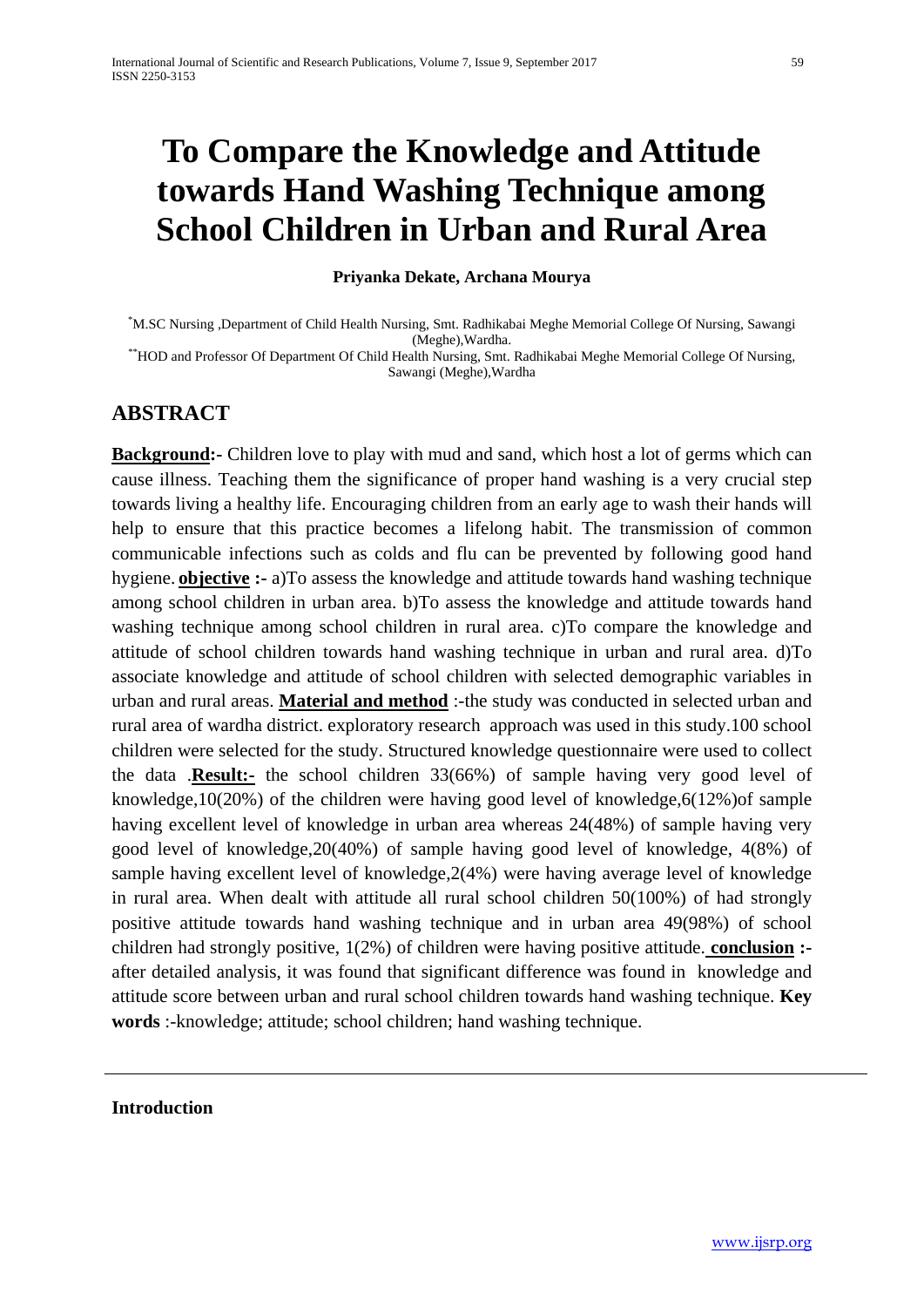Our hands do so much for us. They are capable of a wide variety of functions: touching, grasping, feeling, holding, manipulating, caressing, and performing daily activities and more. They are a vitally important part of who we are and how we see ourselves **<sup>1</sup> .**

 Keeping hands clean through improved hand hygiene is one of the most important step one can take to avoid getting sick and spreading germs to others. Many diseases and conditions are spread by not washing hands with soap and clean running water. The use of soap and available water is the best way to keep hands clean and free of micro-organisms<sup>2</sup>.

 Common childhood infections like childhood diarrhea, respiratory illnesses and bacterial skin infections can be averted by simple hand washing with soap before eating and after using the toilet. In India, a survey carried out by UNICEF among school children revealed that about half the ailments found were related to unsanitary conditions and lack of personal hygiene. It is important for grade-schoolers to practice good hygiene particularly hand washing because they spend so much of their time in close contact with each other in the classroom, sharing everything from desks and chairs to germs. In a low-income area of India, where families could not afford soap. Through donations, they supplied the families with soap and taught them correct hygiene practices. This reduced childhood infections in that region to 50 percent<sup>3</sup>. The objective of the study is To assess the knowledge and attitude towards hand washing technique among school children in urban area. To assess the knowledge and attitude towards hand washing technique among school children in rural area. To compare the knowledge and attitude of school children towards hand washing technique in urban and rural area. To associate knowledge and attitude of school children with selected demographic variables in urban and rural areas. The assumptions of study are Urban and rural school children may have some knowledge regarding hand washing technique. Urban and rural school children may have different attitude towards hand washing technique.

## **Background :**

Children love to play with mud and sand, which host a lot of germs which can cause illness. Teaching them the significance of proper hand washing is a very crucial step towards living a healthy life. Encouraging children from an early age to wash their hands will help to ensure that this practice becomes a lifelong habit. The transmission of common communicable infections such as colds and flu can be prevented by following good hand hygiene. Teaching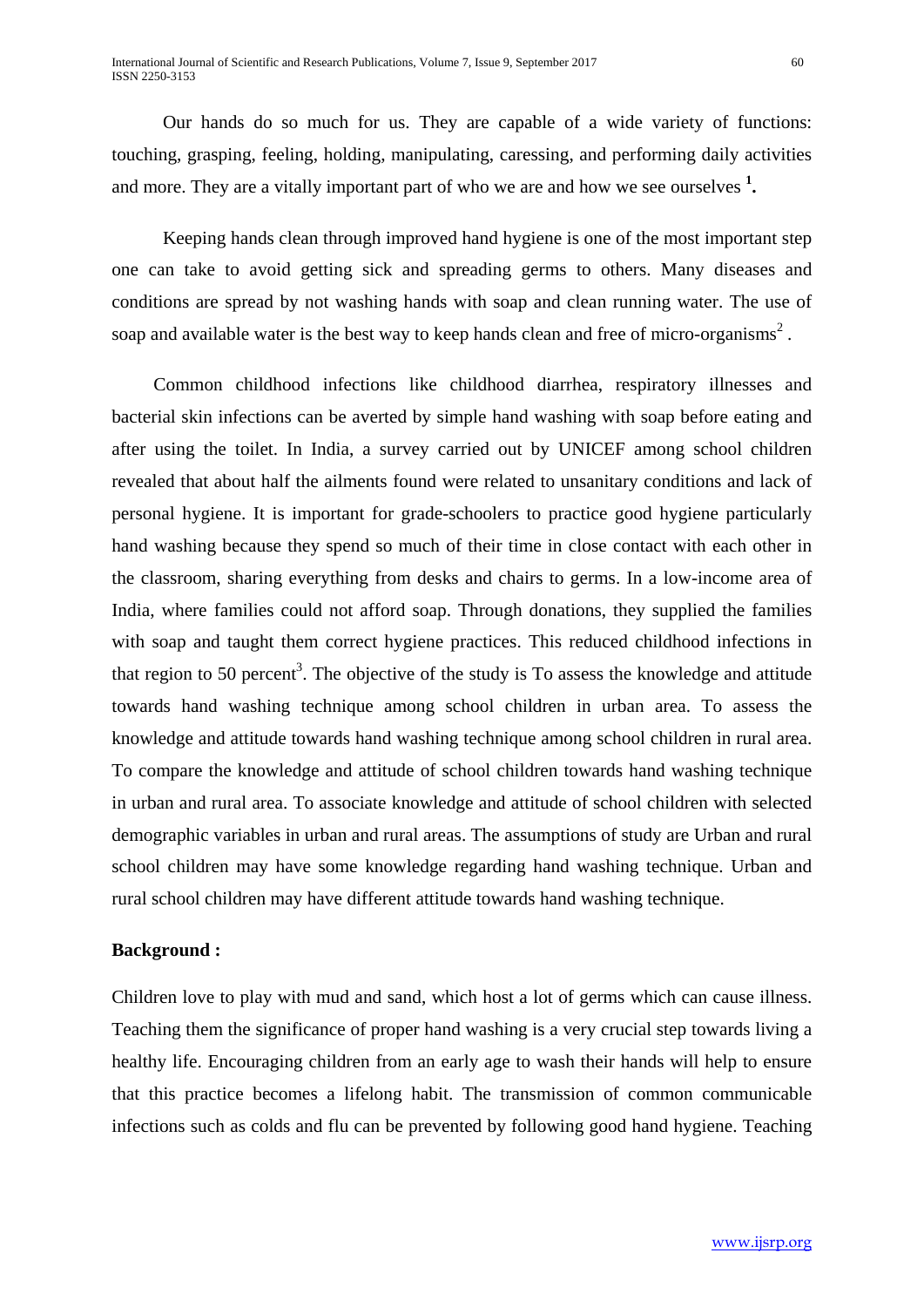proper techniques of hand washing to children will not only help to influence their hand washing practices at home but also at school<sup>4</sup>.

 Hand washing helps stop the spread of germs and illnesses. Once the bacteria and germs are on a child's hands, they can travel to other areas of the body easily. Children spread germs by touching their eyes and mouth. They can also spread germs by shaking another person's hand, sharing toys and other articles. From a young age, children need to learn when and how to wash their hands<sup>5</sup>

 A majority of hand washing education programs begin with explaining how, why and when to wash hands. The CDC (2009b) recommends washing hands by rubbing together for at least 10- 15 seconds using warm water and soap. All surfaces of the hands, wrists, palms, back of hands, fingers and under fingernails should be washed. After washing, a hand lotion is 10 recommended to prevent dry skin. Studies have utilized presentations and discussions as part of a multi-activity hand washing program that results in positively influence hand washing behaviors in children<sup>6</sup>.

## **Materials And Methods:**

 The exploratory Research approach and descriptive study design was used in this study. The study was conducted in the selected urban and rural area in Wardha district during year 2015 to 2016. The population of the study was school children. The sampling technique used was non-probability convenience sampling. The study was approved by the institutional ethical committee and the study was conducted in accordance with the ethical guidelines. A structured questionnaire was used for data collection. The analysis was done with the help of SPSS software for statistics.

## **Results**

 It shows that, 21(42%) samples of urban area and 20(40%) samples of rural area were from age group of 11-12 years. 27(54%) samples of urban and 26(52%) samples of rural area of the subjects were females.  $14(28%)$  samples of urban area and  $13(26%)$  samples of rural area had  $6<sup>th</sup>$  class education of child. 23(46%) samples of urban area and 17(34%) samples of rural area had higher secondary education of father. 22(44%) samples of urban area and 25(50%) samples of rural area had higher secondary education of mother.

 The findings show that, all school children 33(66%) of sample having very good level of knowledge,10(20%) of the children were having good level of knowledge,6(12%)of sample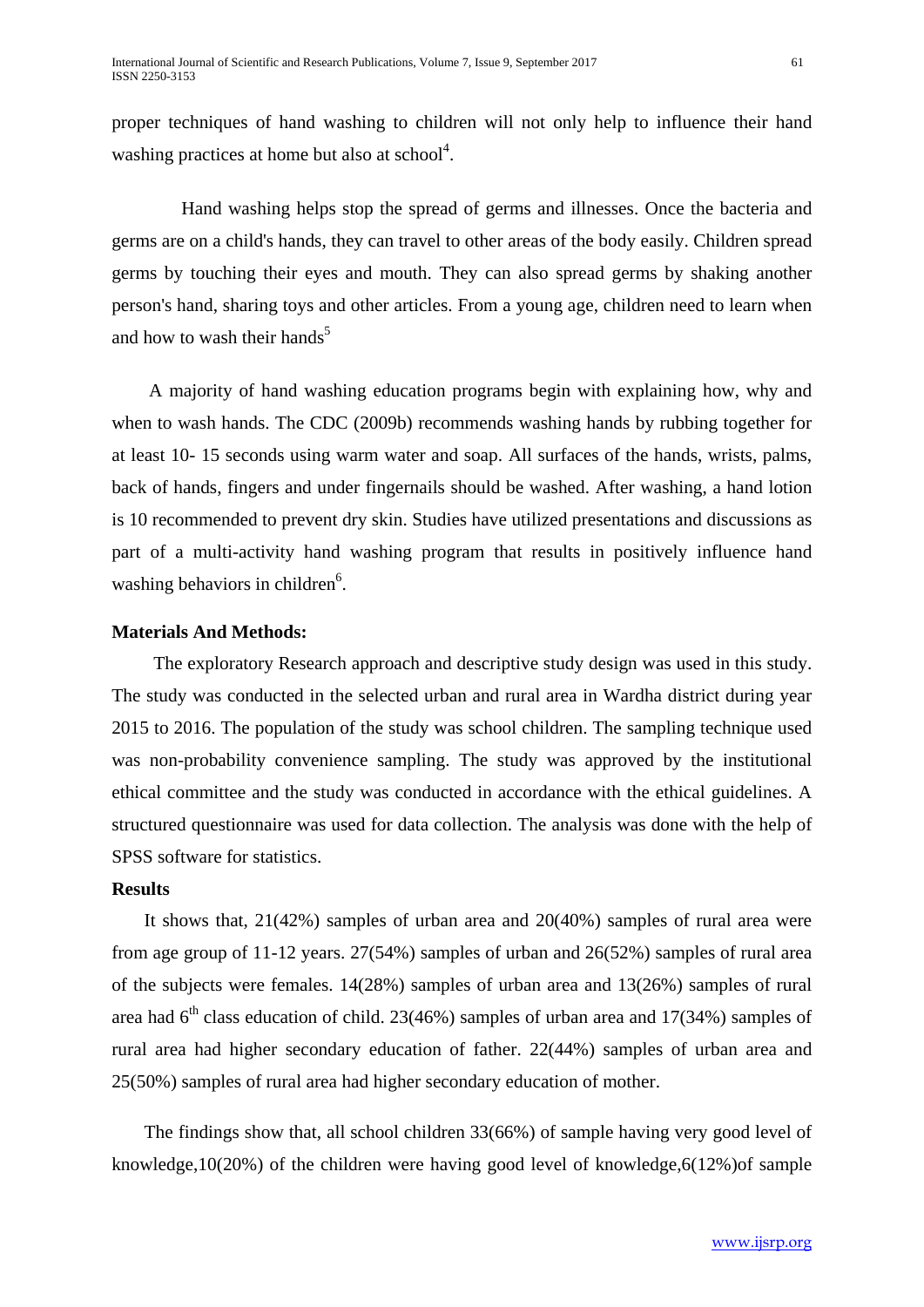having excellent level of knowledge in urban area whereas 24(48%) of sample having very good level of knowledge,20(40%) of sample having good level of knowledge, 4(8%) of sample having excellent level of knowledge,2(4%) were having average level of knowledge in rural area. When dealt with attitude all rural school children 50(100%) of had strongly positive attitude towards hand washing technique and in urban area 49(98%) of school children had strongly positive, 1(2%) of children were having positive attitude.

 In urban area, mean and percentage of knowledge score was 14.20 and 71 whereas in rural area, it was 12.82 and 64.1.So, it is concluded that urban school children had more knowledge regarding hand washing technique than rural school children. In urban area mean and percentage of attitude score was 46.18 and 92.36 whereas in rural area it was 47.86 and 95.72. So, it is concluded that rural school children have more attitude towards hand washing technique than urban school children.

 The findings show that there is significant difference in knowledge and attitude score between urban and rural school children towards hand washing technique. Thus the  $H_1$  and  $H_2$ are accepted.



*Figure 1: Comparison of percentage of mean knowledge score of school children's in urban and rural areas*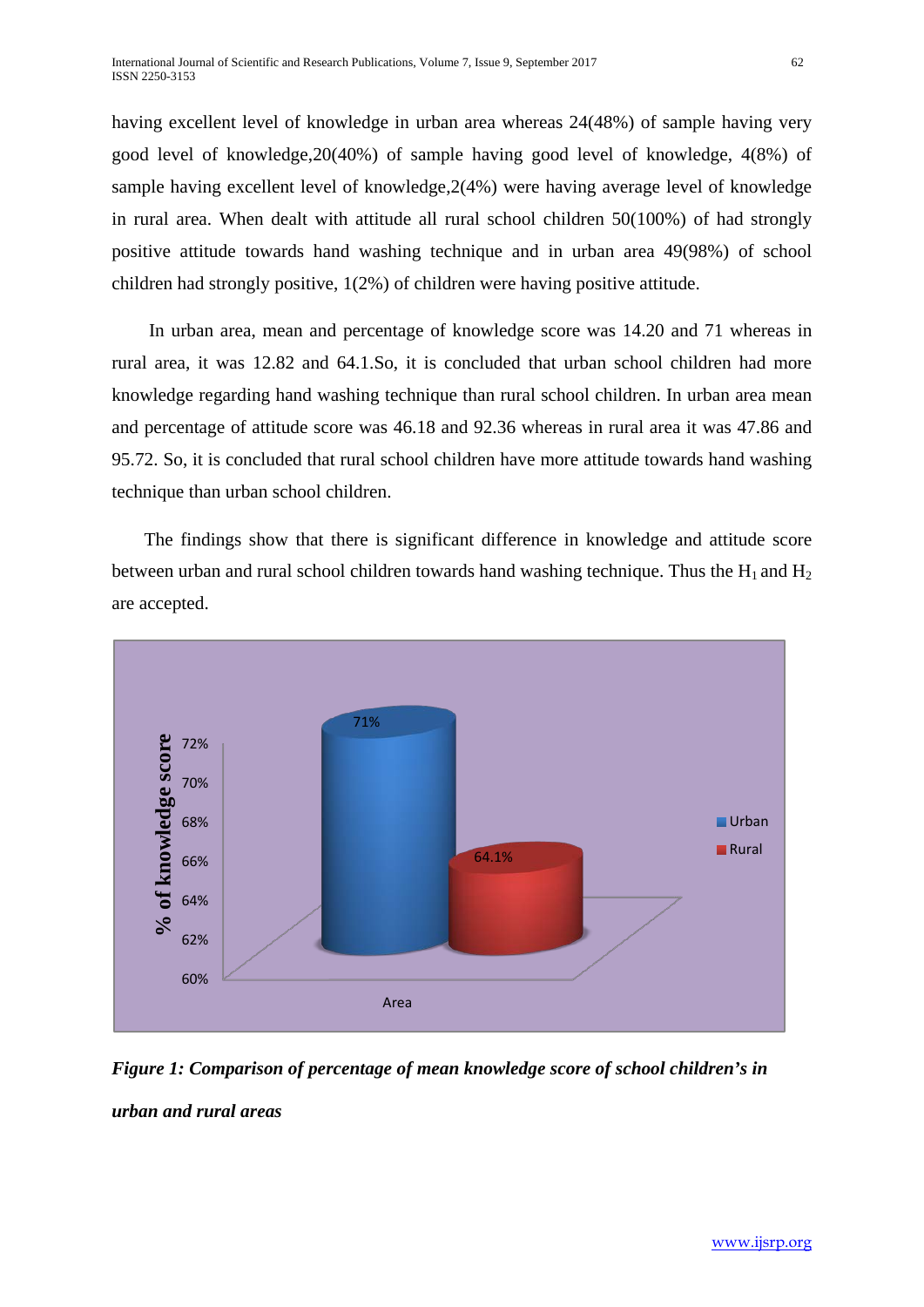

# *Figure 2: Comparison of percentage of mean attitude score of school children's in urban and rural areas*

#### **Discussion**

 The finding of study shows that in urban area mean and standard deviation was 14.20 and 2.41 whereas in rural area, mean and standard deviation was 12.82 and 2.73 respectively. And also the mean percentage of knowledge score of urban and rural school children was 71 and 64.1 respectively. so it is concluded that urban area school children had more knowledge regarding hand washing technique than rural area school children.

 Coming to attitude score, in urban area mean and standard deviation was 46.18 and 2.98 whereas in rural area, mean and standard deviation was47.86 and 1.84 respectively. And also percentage of attitude score of urban and rural school children was 92.36 and 95.72 respectively. So it is concluded that rural area school children have more attitude towards hand washing technique than urban area school children.

 Childhood is acknowledged as the best time to adopt new behaviours. After the family, schools are potentially very important places for learning new behaviours<sup>5</sup>. Schools can provide a stimulating environment to learn about hand washing and other hygiene behaviours, and they can initiate change, with teachers and other students acting as stable role models. Children are potential agents of change within their families and community<sup>6</sup>.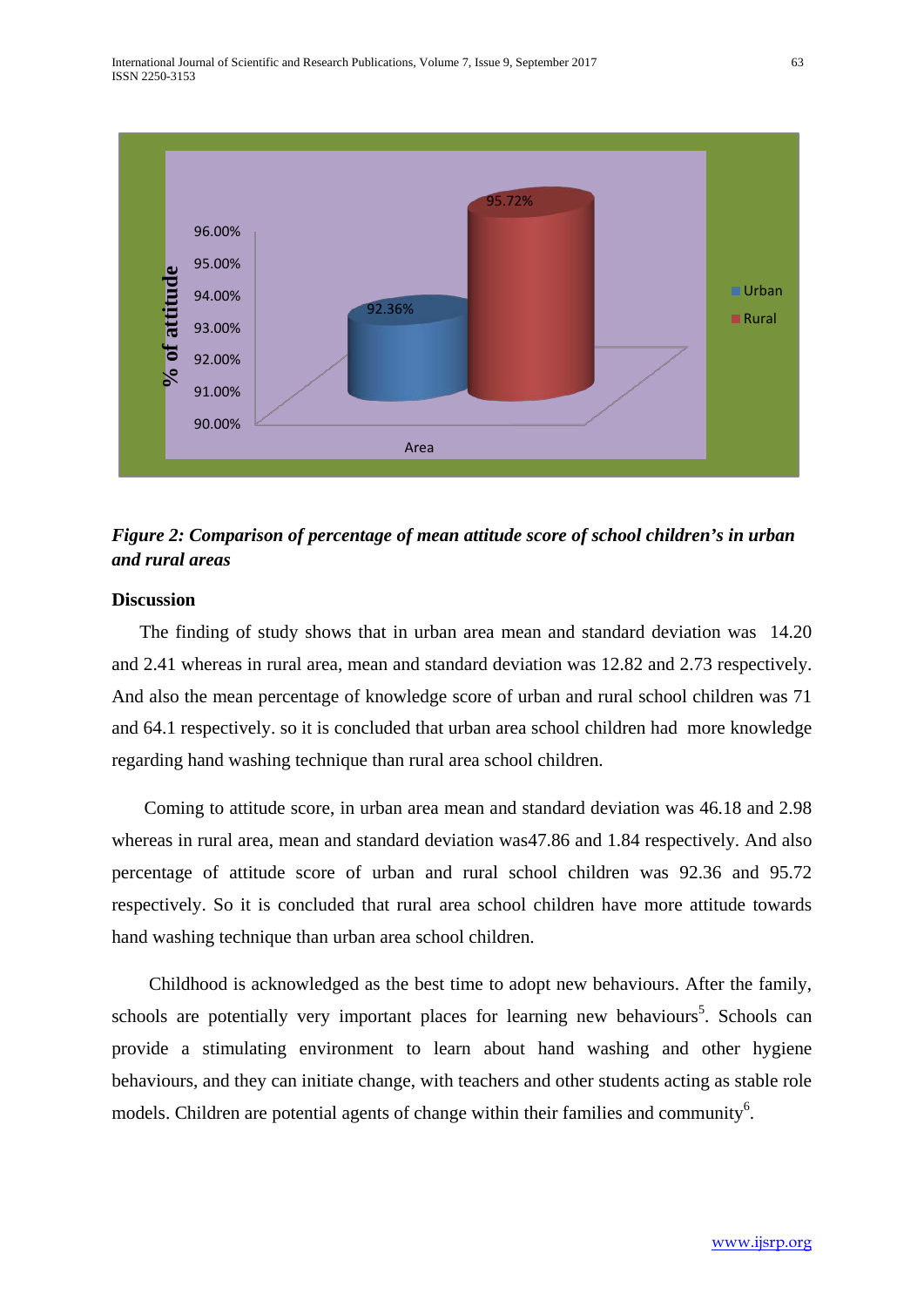# **Recommendations**

- A similar study may be conducted on a larger population for generalization of findings
- Studies can be replicated with a control group and on large population
- Comparative studies can be done to assess the practices in various regions of the country.
- Studies can be conducted to assess the practice regarding hand washing technique among mothers.
- Studies can be conducted to evaluate the effectiveness of planned teaching on similar problem.
- A similar study can be conducted considering different age group of children.

## **Conclusion**

 The present descriptive study findings shows that significant difference was found in knowledge and attitude of urban and rural children, among those urban school children are having more knowledge than rural school children whereas the rural school children were having more attitude towards hand washing technique than urban school children.

# **Reference**

- 1. Smith D.G. Grasping the Importance of Our Hands**. [**Internet].In Motion. [Updated 2006 Dec]. 16(6):50. Available from: http://www.prs-research. org/Texts/InMotion/ 16-6 document.pdf
	- 2. Centres for disease control and prevention. Keeping hands clean. CDC 24/7 saving lives protecting people. [Internet]. [Updated 2011 Feb 1]. Available from: [http://www.cdc.gov](http://www.cdc.gov/)
	- 3. A Childs Guide to Hand Hygiene. Hand Washing for Kids [Internet] [Updated 2010; Cited 2013 Jan]. Available from: http://www.washhands.com/the campaign/sammy soap the clean team education pack
- 1. School water supply, Sanitation and hygiene education: India Technical Note Series, Ministry of Human Resource Development: Government of India. 2004.